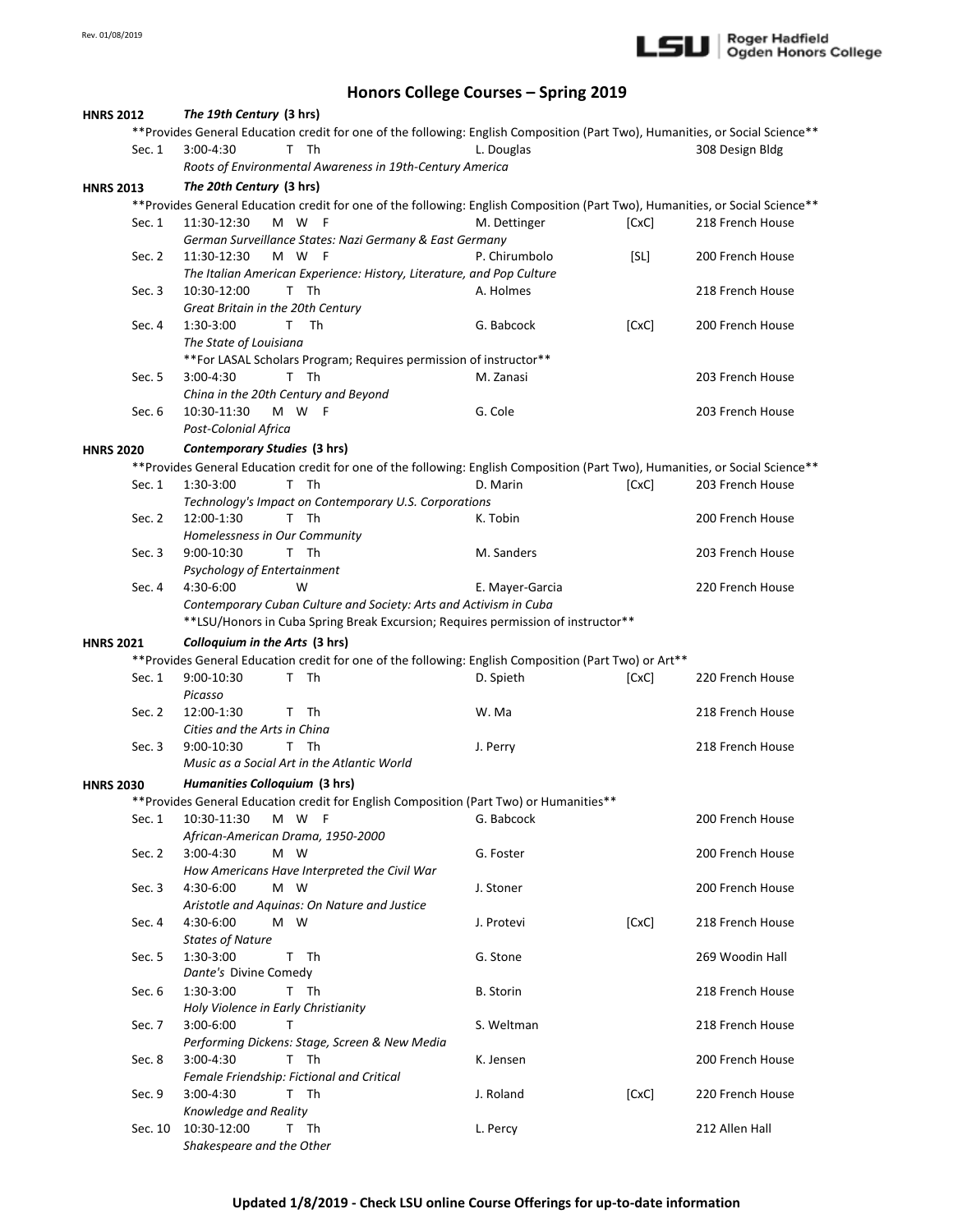| <b>HNRS 2033</b> | Social Science Colloquium (3 hrs)                                                                                             |                                                  |       |                              |
|------------------|-------------------------------------------------------------------------------------------------------------------------------|--------------------------------------------------|-------|------------------------------|
|                  | ** Provides General Education credit for one of the following: English Composition (Part Two) or Social Science**             |                                                  |       |                              |
| Sec. 1           | $3:00-4:30$<br>M W                                                                                                            | L. Apcar                                         | [CxC] | 218 French House             |
|                  | Media Manipulation: Frauds, Hoaxes, and Fakes                                                                                 |                                                  |       |                              |
| Sec. 2           | 10:30-12:00<br>T Th                                                                                                           | C. Jacquet                                       |       | 220 French House             |
|                  | <b>LGBTQ Activism and Social Movements</b>                                                                                    |                                                  |       |                              |
| Sec. 3           | 2:00-5:00<br>W                                                                                                                | C. Sullivan                                      |       | 203 French House             |
|                  | <b>International Human Rights</b>                                                                                             | C. Drew                                          |       |                              |
| Sec. 4           | 9:00-10:30<br>T Th                                                                                                            |                                                  |       | 200 French House             |
|                  | Voting in America: The Perils and the Long-Term Promise for Minorities and Millennials                                        |                                                  |       |                              |
| <b>HNRS 2402</b> | Classical Civilization in the Mediterranean World (3 hrs)                                                                     |                                                  |       |                              |
|                  | **Provides General Education credit for one of the following: English Composition (Part Two), Humanities, or Social Science** |                                                  |       |                              |
| Sec. 1           | T Th<br>10:30-12:00                                                                                                           | M. Zerba/D. Arms                                 |       | 200 French House             |
| <b>HNRS 3035</b> | <b>Natural Sciences Colloquium (3 hrs)</b>                                                                                    |                                                  |       |                              |
| Sec. $1$         | 12:00-1:30<br>T Th                                                                                                            | D. Homberger                                     |       | 203 French House             |
|                  | <b>Environmental Ethics</b>                                                                                                   |                                                  |       |                              |
|                  |                                                                                                                               |                                                  |       |                              |
|                  |                                                                                                                               | <b>Departmental Honors Courses - Spring 2019</b> |       |                              |
|                  |                                                                                                                               |                                                  |       |                              |
| <b>ARCH 1102</b> | Honors Architectural Design II (6 hrs)                                                                                        |                                                  |       | Equivalent: ARCH 1002        |
| Sec. $1$         | 8:30-12:30<br>M W F<br><b>LAB</b>                                                                                             | K. Kelsch                                        | [CxC] |                              |
| <b>ARCH 2102</b> | Honors Architectural Design IV (6 hrs)                                                                                        |                                                  |       | Equivalent: ARCH 2002        |
| Sec. 1           | M W F<br>1:30-5:30<br><b>LAB</b>                                                                                              | T. Sofranko                                      | [CxC] |                              |
| <b>ARCH 3102</b> | Honors Architectural Design VI (6 hrs)                                                                                        |                                                  |       | Equivalent: ARCH 3002        |
| Sec. 1           | M W F<br>1:30-5:30<br>LAB                                                                                                     | U. Emery McClure                                 |       |                              |
|                  | Honors Architectural Design VIII (6 hrs)                                                                                      |                                                  |       |                              |
| <b>ARCH 4102</b> |                                                                                                                               |                                                  |       | Equivalent: ARCH 4002        |
| Sec. $1$         | 1:30-5:30<br>M W<br>LAB<br>- F                                                                                                | M. Ghandour                                      |       |                              |
| <b>ARCH 5101</b> | Honors Comprehensive Architectural Design (6 hrs)                                                                             |                                                  |       | Equivalent: ARCH 5001        |
| Sec. $1$         | 1:30-5:30<br>M W<br>F<br>LAB                                                                                                  | K. Palagi                                        |       |                              |
| <b>ART 2361</b>  | Honors Intermediate Printmaking (3 hrs)                                                                                       |                                                  |       | Equivalent: ART 2360         |
|                  | ** Requires Permission of Instructor; May be taken by Studio Art majors only**                                                |                                                  |       |                              |
| Sec. 1           | 12:30-3:30<br>M W<br>LAB                                                                                                      | L. Friedman                                      |       |                              |
| <b>BIOL 1503</b> | Honors Biology for Science Majors II (4 hrs)                                                                                  |                                                  |       | Equivalent: BIOL 1202 & 1209 |
|                  | ** Requires permission of department**                                                                                        |                                                  |       |                              |
|                  | ** Upon completion of BIOL 1503, BIOL 1201 will be counted as Honors towards Honors College requirements**                    |                                                  |       |                              |
| Sec. 1           | T Th<br>9:00-10:30<br><b>LEC</b>                                                                                              | E. Wischusen                                     |       |                              |
|                  | 11:30-2:30<br>M<br>LAB                                                                                                        |                                                  |       |                              |
| Sec. 2           | T Th<br>9:00-10:30<br><b>LEC</b>                                                                                              | E. Wischusen                                     |       |                              |
|                  | 2:30-5:30<br>M<br>LAB                                                                                                         |                                                  |       |                              |
| Sec. 3           | 9:00-10:30<br>T Th<br>LEC                                                                                                     | E. Wischusen                                     |       |                              |
|                  | W<br>LAB<br>8:30-11:30                                                                                                        |                                                  |       |                              |
| Sec. 4           | T Th<br>LEC<br>9:00-10:30                                                                                                     | E. Wischusen                                     |       |                              |
|                  | W<br>11:30-2:30<br>LAB                                                                                                        |                                                  |       |                              |
| <b>CE 3401</b>   | <b>Honors Mechanics of Materials (4 hrs)</b>                                                                                  |                                                  |       | Equivalent: CE 3400          |
| Sec. 1           | Time TBA<br>LEC                                                                                                               |                                                  |       |                              |
|                  | <b>REC</b><br><b>Time TBA</b>                                                                                                 |                                                  |       |                              |
|                  |                                                                                                                               |                                                  |       |                              |
| <b>CHEM 1422</b> | Honors General Chemistry II (3 hrs)                                                                                           |                                                  |       | Equivalent: CHEM 1202        |
| Sec. 1           | M W<br>8:30-9:30<br>F                                                                                                         | E. Cook                                          |       |                              |
| Sec. 2           | 10:30-11:30<br>M W<br>F                                                                                                       | E. Cook                                          |       |                              |
| <b>CHEM 1431</b> | Honors General Chemistry Lab (2 hrs)                                                                                          |                                                  |       | Equivalent: CHEM 1212        |
| Sec. 1           | M W<br>1:00-3:00<br>LAB                                                                                                       | K. Hurst                                         |       |                              |
| Sec. 2           | 1:00-3:00<br>M W<br>LAB                                                                                                       | K. Hurst                                         |       |                              |
| Sec. 3           | 1:00-3:00<br>M W<br>LAB                                                                                                       | K. Hurst                                         |       |                              |
| <b>CHEM 2462</b> | Honors Organic Chemistry II (3 hrs)                                                                                           |                                                  |       | Equivalent: CHEM 2262        |
| Sec. 1           | 9:30-10:30<br>M W F                                                                                                           | K. Smith                                         |       |                              |
|                  |                                                                                                                               |                                                  |       |                              |
| <b>CHEM 2463</b> | Honors Organic Chemistry Lab (2 hrs)<br>M W                                                                                   |                                                  |       | Equivalent: CHEM 2364        |
| Sec. 1           | 4:30-7:30 N                                                                                                                   | R. Kartika                                       |       |                              |
| <b>ECON 2001</b> | Honors Principles of Microeconomics (3 hrs)                                                                                   |                                                  |       | Equivalent: ECON 2000        |
| Sec. 1           | T Th<br>10:30-12:00                                                                                                           | D. Weimer                                        |       |                              |
| <b>ECON 2011</b> | Honors Principles of Macroeconomics (3 hrs)                                                                                   |                                                  |       | Equivalent: ECON 2010        |
| Sec. 1           | 9:00-10:30<br>T Th                                                                                                            | A. Chanda                                        |       |                              |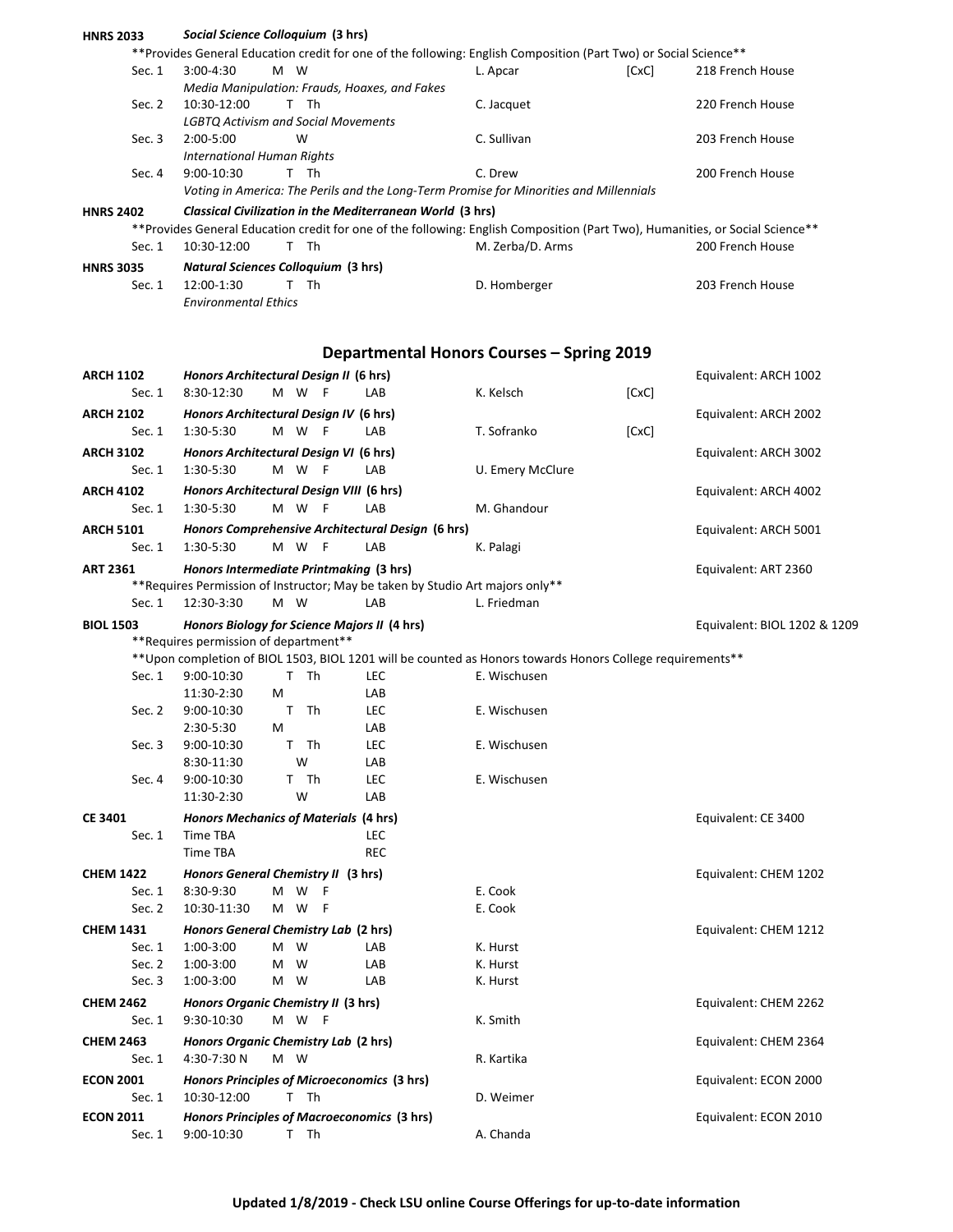| <b>HIST 1004</b>             | Honors Western Civilization since 1500 (3 hrs)                                                                                  |                        | Equivalent: HIST 1003 |
|------------------------------|---------------------------------------------------------------------------------------------------------------------------------|------------------------|-----------------------|
| Sec. 1                       | 12:00-1:30<br>т<br>Th                                                                                                           | J. Hardy               |                       |
| <b>HIST 2058</b><br>Sec. 1   | Honors The United States from 1865 to the Present (3 hrs)<br>12:30-1:30<br>M W F<br>1:30-2:30<br>W                              | G. Foster              | Equivalent: HIST 1003 |
| ID 2651<br>Sec. 1            | Honors Interior Design Studio II (6 hrs)<br>1:00-5:00<br>M W F<br>LAB<br><b>TBA</b>                                             |                        | Equivalent: ID 2751   |
| ID 3653<br>Sec. 1            | Honors Interior Design Studio IV (6 hrs)<br>1:00-5:00<br>M W F<br>LAB                                                           |                        | Equivalent: ID 3653   |
| <b>LHRD 2724</b>             | Honors Introduction to Leadership Development (3 hrs)                                                                           |                        | Equivalent: HRE 2723  |
|                              | ** Web-Based Delivery**                                                                                                         |                        |                       |
| Sec. 1                       | Time TBA                                                                                                                        | E. Gibbons             |                       |
| <b>LHRD 3724</b>             | Honors Leadership Concepts & Principles (3 hrs)<br>** Web-Based Delivery**                                                      | E. Gibbons             | Equivalent: HRE 3723  |
| Sec. 1                       | Time TBA                                                                                                                        |                        |                       |
| <b>LHRD 4724</b>             | Honors Advanced Leadership Development (3 hrs)<br>** Web-Based Delivery**                                                       |                        | Equivalent: HRE 4723  |
| Sec. 1                       | Time TBA                                                                                                                        | E. Gibbons             |                       |
| <b>MATH 1553</b><br>Sec. 1   | Honors Analytic Geometry & Calculus II (4 hrs)<br>8:30-9:30<br>TWT F                                                            | B. Rubin               | Equivalent: MATH 1552 |
| Sec. 2                       | 9:30-10:30<br>TWT F                                                                                                             | B. Rubin               |                       |
| ME 3613<br>Sec. 1            | Honors Instrumentation and Measurements (3 hrs)<br>Time TBA<br>LEC<br>Time TBA<br>LAB                                           |                        | Equivalent: MC 3603   |
| <b>MUS 2632</b>              | Honors Music Theory II (3 hrs)                                                                                                  |                        | Equivalent: MUS 2622  |
| Sec. 1                       | 10:30-11:30<br>M W F<br><b>LEC</b>                                                                                              | R. Peck                |                       |
| <b>MUS 3632</b>              | Honors Music Theory IV (3 hrs)                                                                                                  |                        | Equivalent: MUS 3622  |
| Sec. 1                       | 11:30-12:30<br>M W F<br><b>LEC</b>                                                                                              | I. Bazayev             |                       |
| <b>PHIL 1001</b><br>Sec. 1   | Honors Introduction to Philosophy (3 hrs)<br>T Th<br>12:00-1:30                                                                 | J. Cogburn             | Equivalent: PHIL 1000 |
| <b>PHIL 2036</b>             | Honors Tutorial in Modern Philosophy (1 hr)                                                                                     |                        | Equivalent: none      |
|                              | ** Must be taken with PHIL 2035 (Sec. 1), which will be offered 9:00-10:30 T Th**                                               |                        |                       |
| Sec. 1                       | <b>TBA</b>                                                                                                                      | J. Protevi             |                       |
| <b>POLI 1002</b><br>Sec. $1$ | Honors Fundamental Issues of Politics (3 hrs)<br>10:30-11:30<br>M W F                                                           | J. Stoner              | Equivalent: POLI 1001 |
| <b>POLI 3809</b>             | Honors Seminar (3 hrs)                                                                                                          |                        | Equivalent: none      |
| Sec. 1                       | W<br>4:00-7:00                                                                                                                  | T. Parent              |                       |
| <b>PSYC 2001</b>             | Honors Introduction to Psychology (3 hrs)                                                                                       |                        | Equivalent: PSYC 2000 |
| Sec. 1                       | 1:30-3:00<br>T Th                                                                                                               | M. Calamia             |                       |
| <b>RNR 1071</b>              | Honors Introduction to Natural Resource Ecology and Management (4 hrs)                                                          |                        | Equivalent: RNR 1010  |
| Sec. 1                       | 10:30-11:30<br>M W F<br>LEC<br><b>REC</b><br>11:30-12:30<br>М                                                                   | W. Kelso               |                       |
| <b>RNR 2071</b><br>Sec. $1$  | Honors Introduction to Renewable Natural Resource Policy (4 hrs)<br>7:30-8:30<br>M W F<br>LEC<br>11:00-12:00<br>Τ<br><b>REC</b> | S. Chang               | Equivalent: RNR 2039  |
| <b>RNR 2072</b>              | Honors Principles of Wildlife Management (4 hrs)                                                                                |                        | Equivalent: RNR 2031  |
| Sec. $1$                     | 9:30-10:30<br>M W<br>LEC<br>- F<br>F<br><b>REC</b><br>10:30-11:30                                                               | L. Laborde             |                       |
| <b>SOCL 2002</b>             | Honors Introduction to Sociology (3 hrs)                                                                                        |                        | Equivalent: SOCL 2001 |
| Sec. 1<br>Sec. 2             | M W F<br>1:30-2:30<br>12:00-1:30<br>T Th                                                                                        | R. O'Neil<br>D. Thomas |                       |